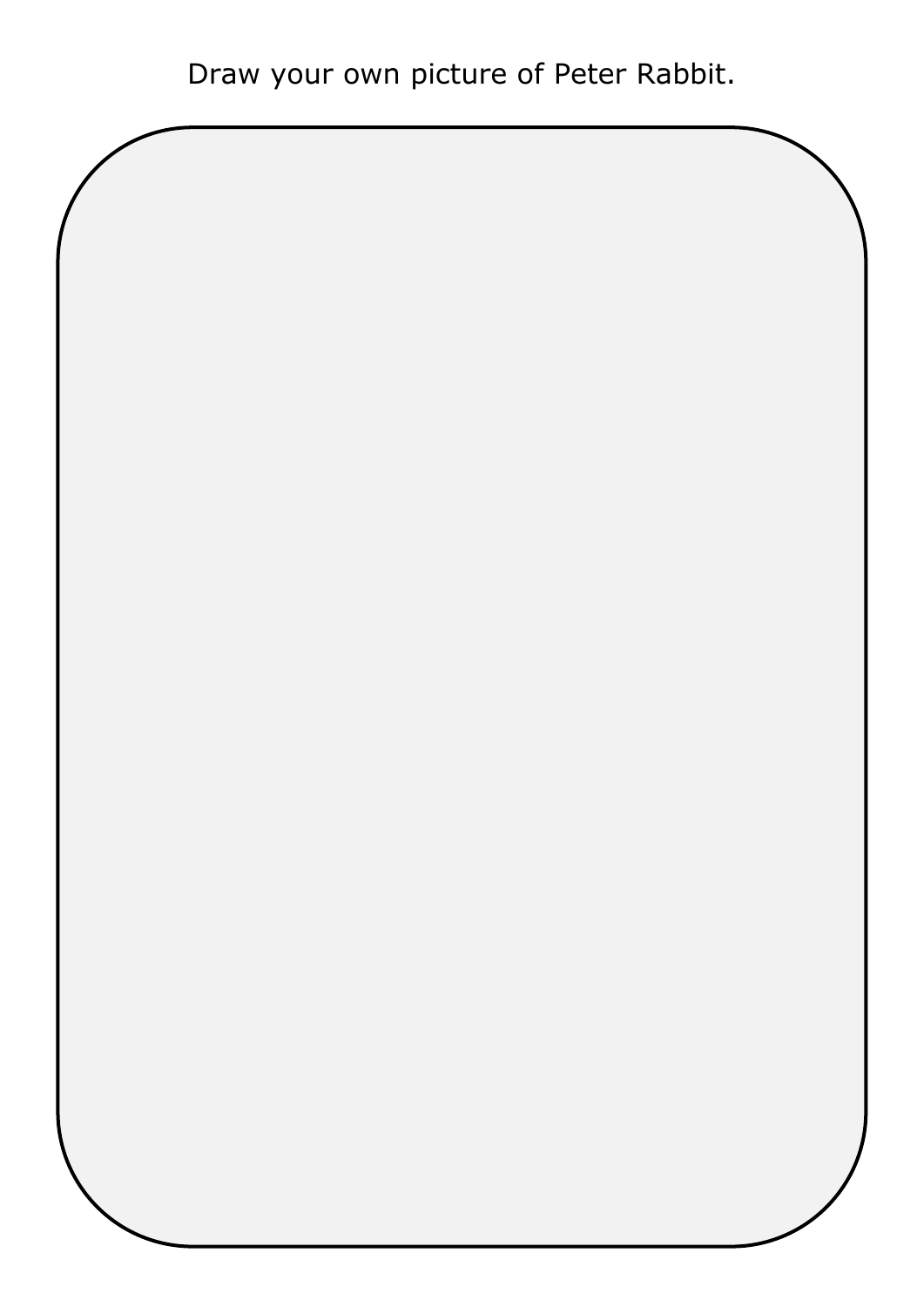## PETER RABBIT ACTIVITY TRAIL

## **Search the shops in the town centre to find the decorated eggs.**

Each egg has been beautifully designed by a local artist.



Name:

Age:

Phone number of adult:

*Post your completed activity trail sheet (pages 1 and 2) in Peter Rabbit's basket at Junction 7 Creatives (by the bus station) for a chance to win a prize.*

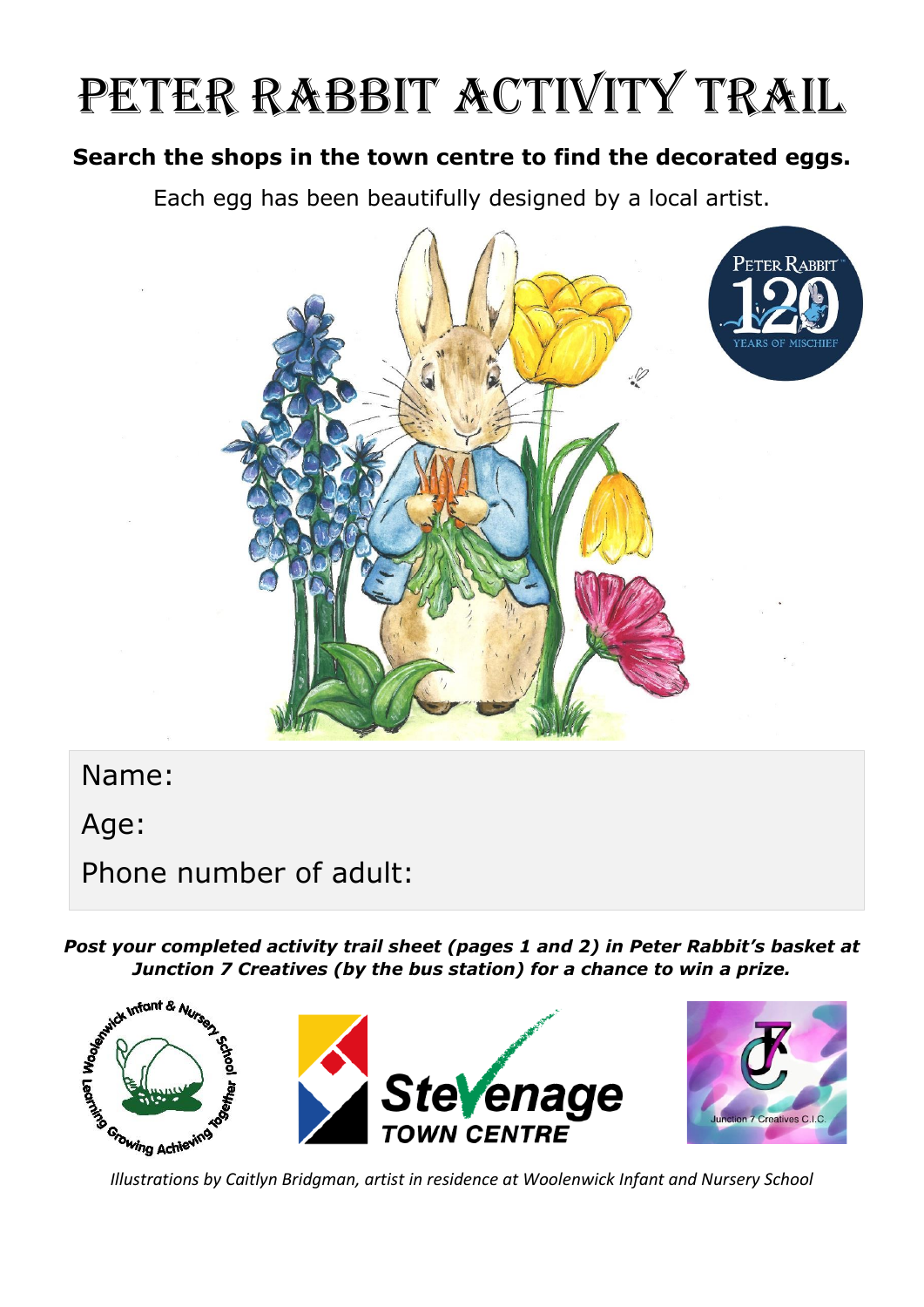## **Can you find all 11 eggs?**

## **Can you identify the characters from the Beatrix Potter stories?**

Follow the clues to find the shops. Write down the characters on each egg.

| Location Clue: W_STG_T_/ SH_PP_NG/ C_NTR_ |
|-------------------------------------------|
| Location Clue: H/ S_M__L                  |
| Location Clue: B RN D S                   |
| Location Clue: ND R/M_RK_T                |
| Location Clue: SC FF/ WH LS               |
| Location Clue: L_BR_RY                    |
| Location Clue: L_ND_S                     |
| Location Clue: B_TS/_PT_C_NS              |
| Location Clue: TH_/ _LD/ P_ST/ _FF_C_     |
| Location Clue: $B$ _BBL_/ T_ _/ B_B_      |
| Location Clue: J_NCT_ON/ 7/ CR__T_V_S     |